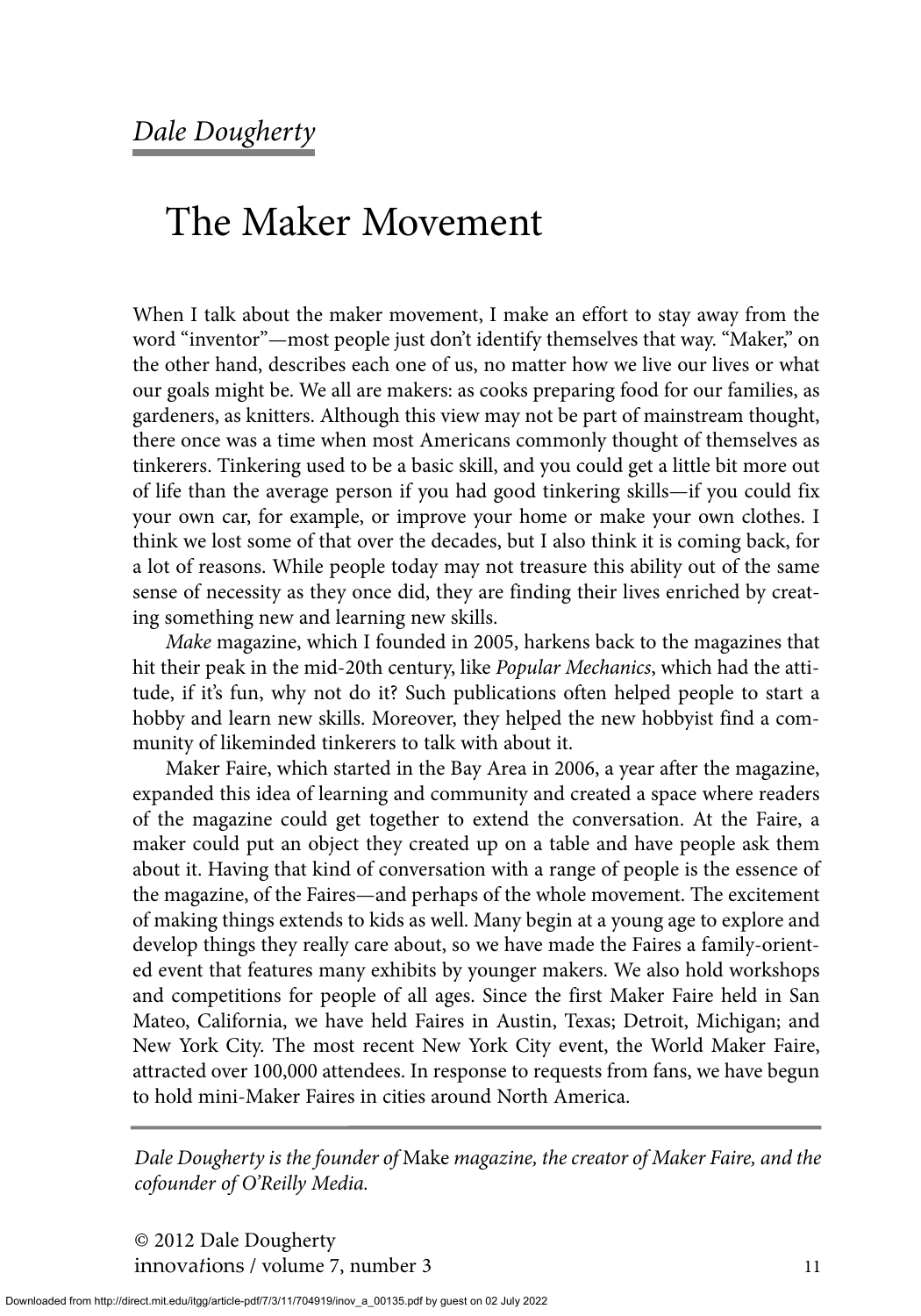## *Dale Dougherty*

#### THE MAKER MOVEMENT

The maker movement has come about in part because of people's need to engage passionately with objects in ways that make them more than just consumers. But other influences are in play as well, many of which closely align the maker movement with new technologies and digital tools. Makers at their core are enthusiasts, such as those engaged in the early days of the computer industry in Silicon Valley. We've lost sight of that aspect of the computer industry because the devices they create have become so widespread and people no longer need to be enthusiasts to use them. But those makers in the early days of the computer industry were essentially playing with technology. They didn't know what they wanted computers to do and they didn't have particular goals in mind. They learned by making things and taking them apart and putting them back together again, and by trying many different things.

Today's makers enjoy a level of interconnectedness that has helped to build a movement out of what in the past would have been simply a series of microcommunities defined by a particular hobby or activity. Although the movement is largely driven by the Internet, events like Maker Faire allow people to mix with many different groups. People take a little bit from here and a little bit from there, and the resulting mash up leads to some pretty exciting creations. Maker Faire has brought together makers of things who rarely rub shoulders in our everyday world. Whether it's arts and science or crafts and engineering, they seem to belong together, connected by enthusiasm and a common passion.

#### EXPANDING TO EDUCATION, BUSINESS, GOVERNMENT

A lot of institutions, such as schools, corporations, or government departments, think they understand what drives innovation and that they can manage it in a controlled environment. At Maker Faire, we see innovation "in the wild." It hasn't been "domesticated" or controlled, you have to look for it, and to turn a corner at any of our Faires is to see something you haven't seen before. I believe that in the same way U.S. companies studied the secrets of the Japanese manufacturers decades ago, the institutions around us should look to the maker movement for tips on how to create an ecosystem of talent, connections, and learning that will lead to a truly innovative economy and society.

I feel strongly about this as it relates to the topic of education. A century ago, psychologist and education reformer John Dewey extolled the virtues of learning by doing, and contemporary science of the brain confirms the importance of tactical engagement and of using our hands in the learning process. Kids today are disengaged and bored in school, and as a result, many see themselves as poor learners. We should be framing things in our schools not just in terms of "how do we test you on that?" but on "what can you do with what you know?" When you're making something, the object you create is a demonstration of what you've learned to do, thus you are providing evidence of your learning. The opportunity to talk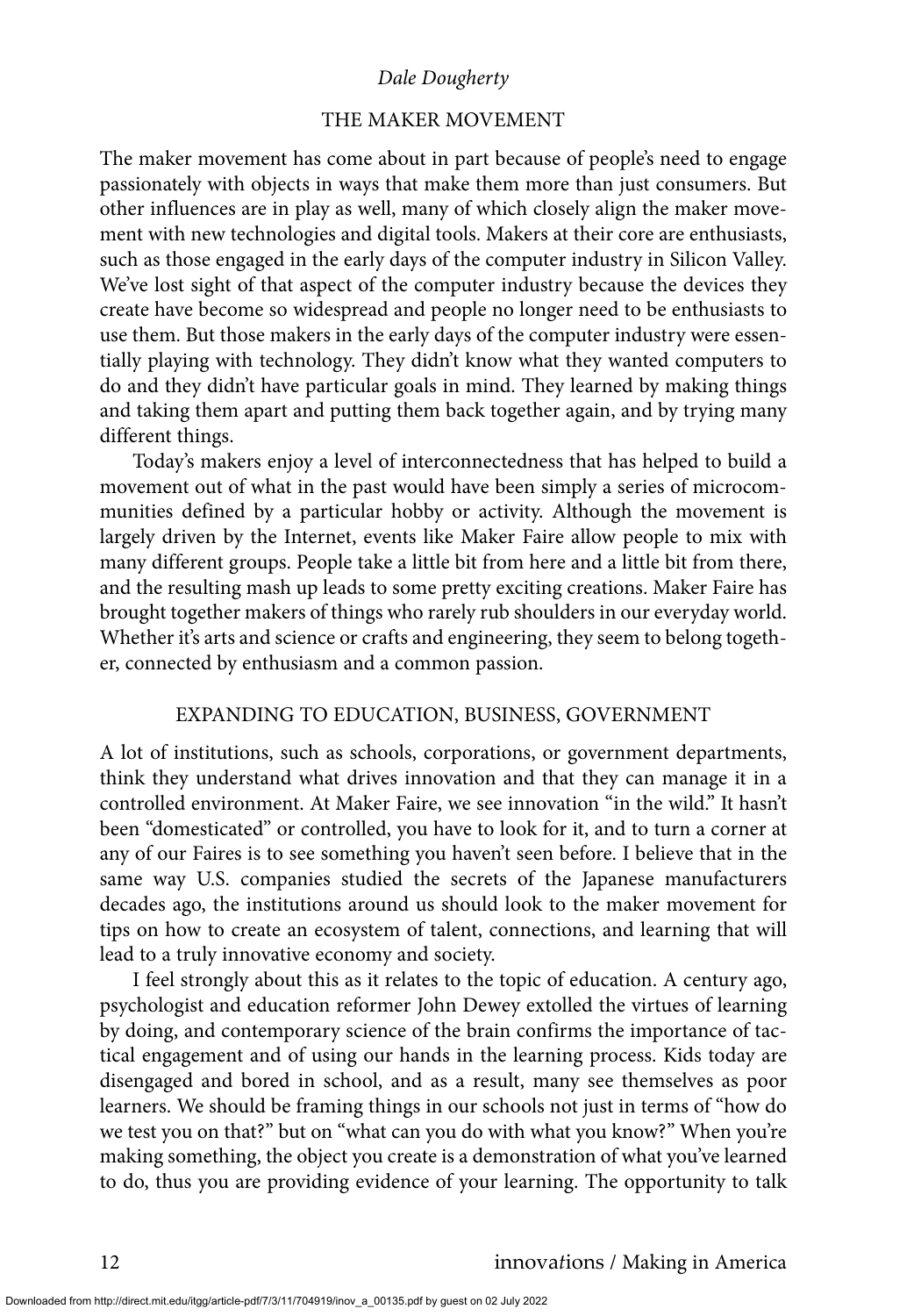about that object, to communicate about it, to tell a story about it is another way we learn at the same time we teach others.

There are a variety of ways to bring this learning strategy and many other positive aspects of the maker movement to education, some of which we've started to employ already. Our first wave has been to find teachers who are themselves makers. They understand the relevance and importance of making things and are able to act on it, and also to connect with their students as mentors. Getting these mak-

ers involved in summer camps and afterschool programs at science museums and community centers is one good way to reach kids, but going where the kids are during the day—at school—is even better. I helped one local school create a program called Project Make. I invited sophomores and juniors into the classroom, and simply asked them, "What do you want to make?" They organized the space and used the teacher as a resource to find the materials and information they needed. In a more recent development, I received a grant from DARPA,

When I talk about the maker movement, I make an effort to stay away from the word "inventor"—most people just don't identify themselves that way. "Maker," on the other hand, describes each one of us, no matter how we live our lives or what our goals might be.

the Defense Advanced Research Projects Agency, to continue this work and to bring making things into the school day. Our aim is to serve student populations that are not well served by the academic tracks traditionally available to them. It is significant that I get little resistance from superintendents or principals.

Companies clearly can benefit enormously by embracing the maker movement. I recently talked to an individual who worked in research and development at a large semiconductor company. He attended a Maker Faire to take pictures and talk to people, then went back to his company and told them that a 14-year-old had exhibited something remarkably similar to the home-automation system they had spent \$10 million to develop. The lesson here is that companies need to look outside of themselves and into the maker community as a source of talent and ideas. Of course, great ideas may be brewing inside a company as well, so companies should engage with their employees in ways that get to the heart of what they are passionate about and what they're working on outside the confines of the company walls.

Employers should look for relationships as well. In the software world, independent developers could use open-source code and go after really small niches in the market that a commercial software company may have found too small. As we have seen over and over again, those small things sometimes grow quite big, and